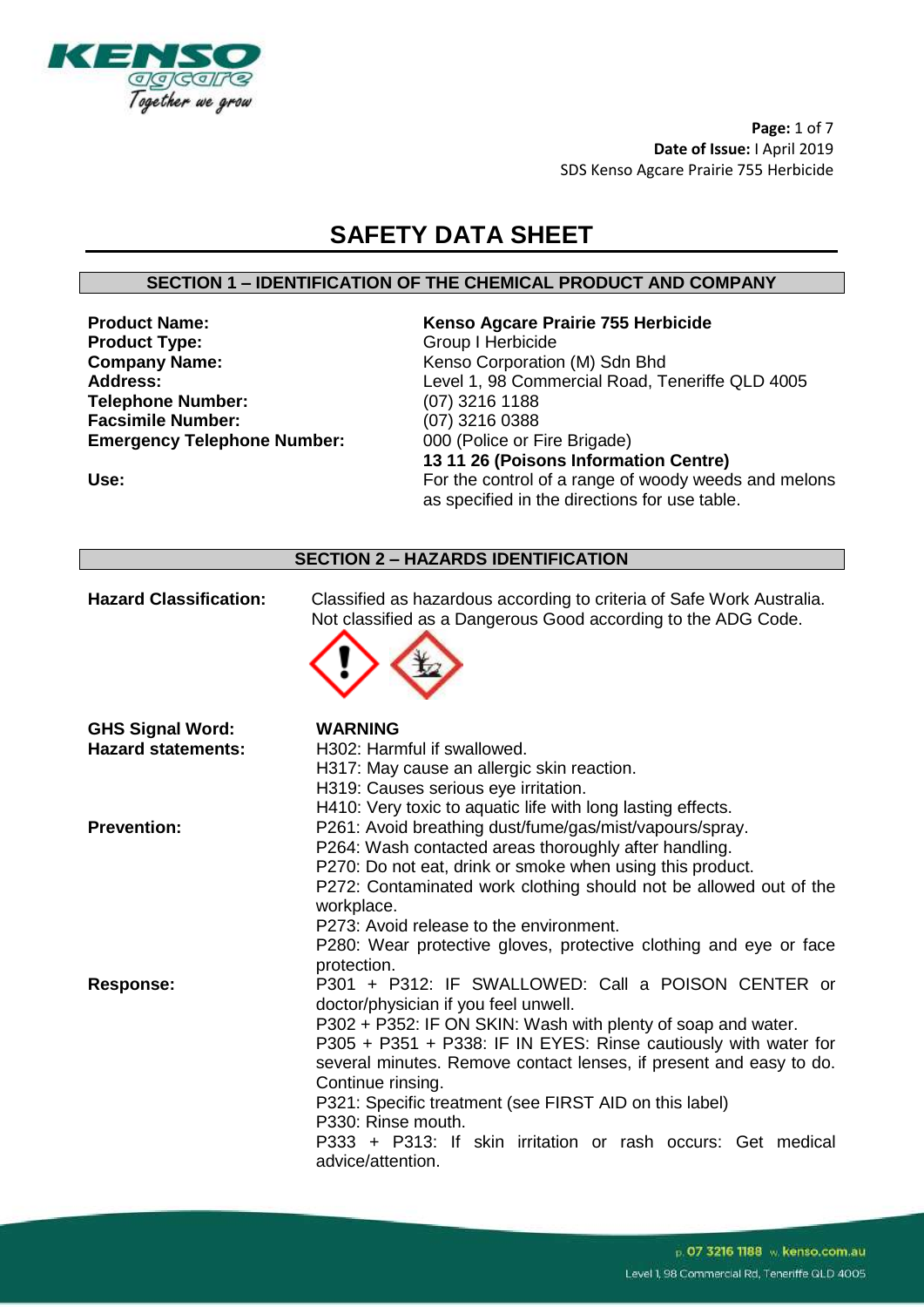

**Page:** 2 of 7 **Date of Issue:** I April 2019 SDS Kenso Agcare Prairie 755 Herbicide

|                              | P337 + P313: If eye irritation persists: Get medical advice/attention.            |  |  |
|------------------------------|-----------------------------------------------------------------------------------|--|--|
|                              | P363: Wash contaminated clothing before reuse. P391: Collect<br>spillage.         |  |  |
|                              | P391: Collect spillage.                                                           |  |  |
| Disposal:                    | P501: Dispose of contents and containers as specified on the<br>registered label. |  |  |
| <b>SUSMP Classification:</b> | S6                                                                                |  |  |
| <b>ADG Classification:</b>   | N/A                                                                               |  |  |
| <b>UN Number:</b>            | N/A                                                                               |  |  |
|                              |                                                                                   |  |  |

#### **Emergency Overview**

**Physical Description & colour**: Amber liquid.

**Odour:** Aromatic hydrocarbon odour.

**Major Health Hazards:** Harmful if swallowed. May irritate the nose and throat. Will irritate the eyes and skin. Repeat exposure may cause allergic disorders. Avoid contact with eyes and skin.

#### **SECTION 3 – COMPOSITION/INFORMATION ON INGREDIENTS**

#### **Ingredients CAS number Proportion**

Triclopyr butoxyethyl ester 64700-56-7 75.5% Inert ingredients and the secret To 100%

#### **SECTION 4 – FIRST AID MEASURES**

#### **General Information:**

If poisoning occurs, contact a doctor or Poisons Information Centre (Tel: 131126).

| Inhalation:          | Remove to fresh air, keep warm and at rest. Give artificial respiration or oxygen<br>if breathing is shallow or stopped. Get medical attention immediately.                                                                                                                                               |
|----------------------|-----------------------------------------------------------------------------------------------------------------------------------------------------------------------------------------------------------------------------------------------------------------------------------------------------------|
| <b>Skin contact:</b> | Remove contaminated clothing and wash affected areas or skin with soap and<br>water. Seek medical advice if irritation develops.                                                                                                                                                                          |
| Eye contact:         | Hold the eyes and flush immediately with plenty of water. Seek medical advice<br>if irritation develops.                                                                                                                                                                                                  |
| Ingestion:           | If swallowed, do NOT induce vomiting; seek medical advice immediately and<br>show this container or label or contact the Poisons Information Centre on 13 11<br>26 (Australia). Make every effort to prevent vomit from entering the lungs by<br>careful placement of the patient. Give a glass of water. |

#### **Advice to Doctor:**

Treatment is symptomatic.

If lavage is performed, suggest endotracheal and/or esophageal control. Danger from lung aspiration must be weighed against toxicity when considering emptying the stomach.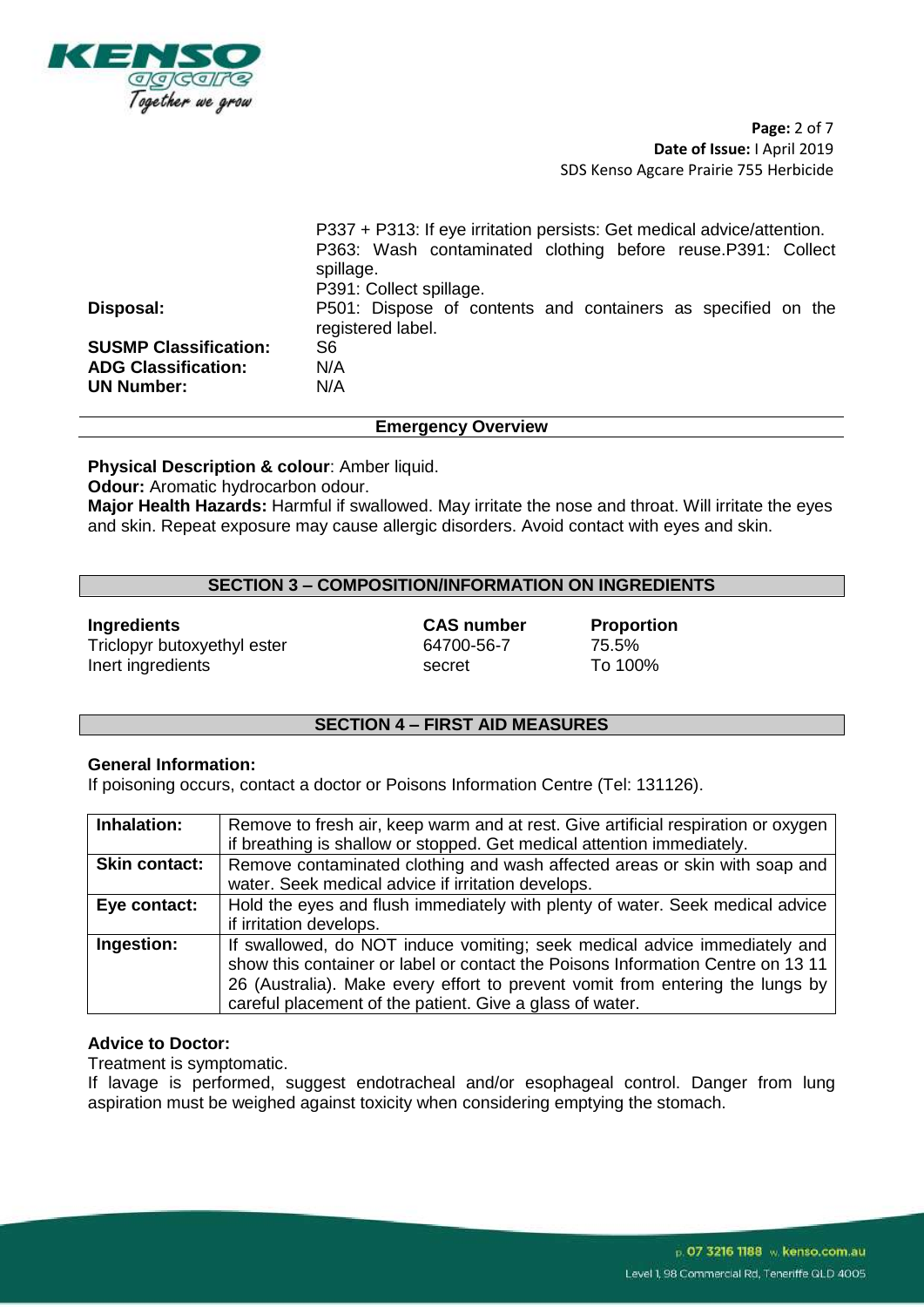

#### **SECTION 5 – FIRE FIGHTING MEASURES**

#### **Fire/Explosion Hazard**

Product is a combustible liquid, (C2)

#### **Dangerous decomposition or Combustion Products**

#### **Thermal decomposition**

May produce irritating vapours under fire conditions. Nitrogen oxides, hydrogen chloride and phosgene may be evolved when material is involved in fires.

#### **Extinguishing Media**

Extinguish fire with foam, dry powder, carbon dioxide or water spray.

#### **Fire Fighting**

If a significant quantity of this product is involved in a fire, call the fire brigade. Fire-fighter should wear appropriate protective equipment with self-contained breathing apparatus.

#### **SECTION 6 – ACCIDENTAL RELEASE MEASURES**

#### **Spills and Disposal**

Ensure suitable personal protection (including respiratory protection) during removal of spillage. Contain spill and absorb with sand or other absorbent material. Do not allow to enter drains, sewers and watercourses. Collect in sealed open top container for disposal. Triple rinse containers, add rinsings to spray tanks and send containers for recycling or if not recycling, break, crush or puncture and bury empty containers in a local authority landfill or in accordance with local, state or federal regulation. Do not dispose of undiluted chemicals on site.

#### **Personal Protection**

For appropriate personal protective equipment (PPE), refer Section 8.

#### **SECTION 7 – HANDLING AND STORAGE**

#### **Handling**

When opening the container and preparing the product for use and using product by groundboom application, wear cotton overalls buttoned to neck and wrist (or equivalent clothing) and elbow length chemical resistant gloves and face shield or goggles.

When opening the container and preparing the product for use by aerial application, wear cotton overalls buttoned to neck and wrist (or equivalent clothing) and elbow length chemical resistant gloves and face shield or goggles and half piece respirator.

If product in eyes, wash it out immediately with water. Wash hands after use. After each day's use wash gloves and goggles and respirator and if rubber wash with detergent and warm water and contaminated clothing.

#### **Storage**

Store in closed original container in a cool, well-ventilated area. DO NOT store for prolonged periods in direct sunlight. DO NOT store near food, feedstuffs, fertilisers or seed.

#### **SECTION 8 – EXPOSURE CONTROLS AND PERSONAL PROTECTION**

**Exposure Standards:**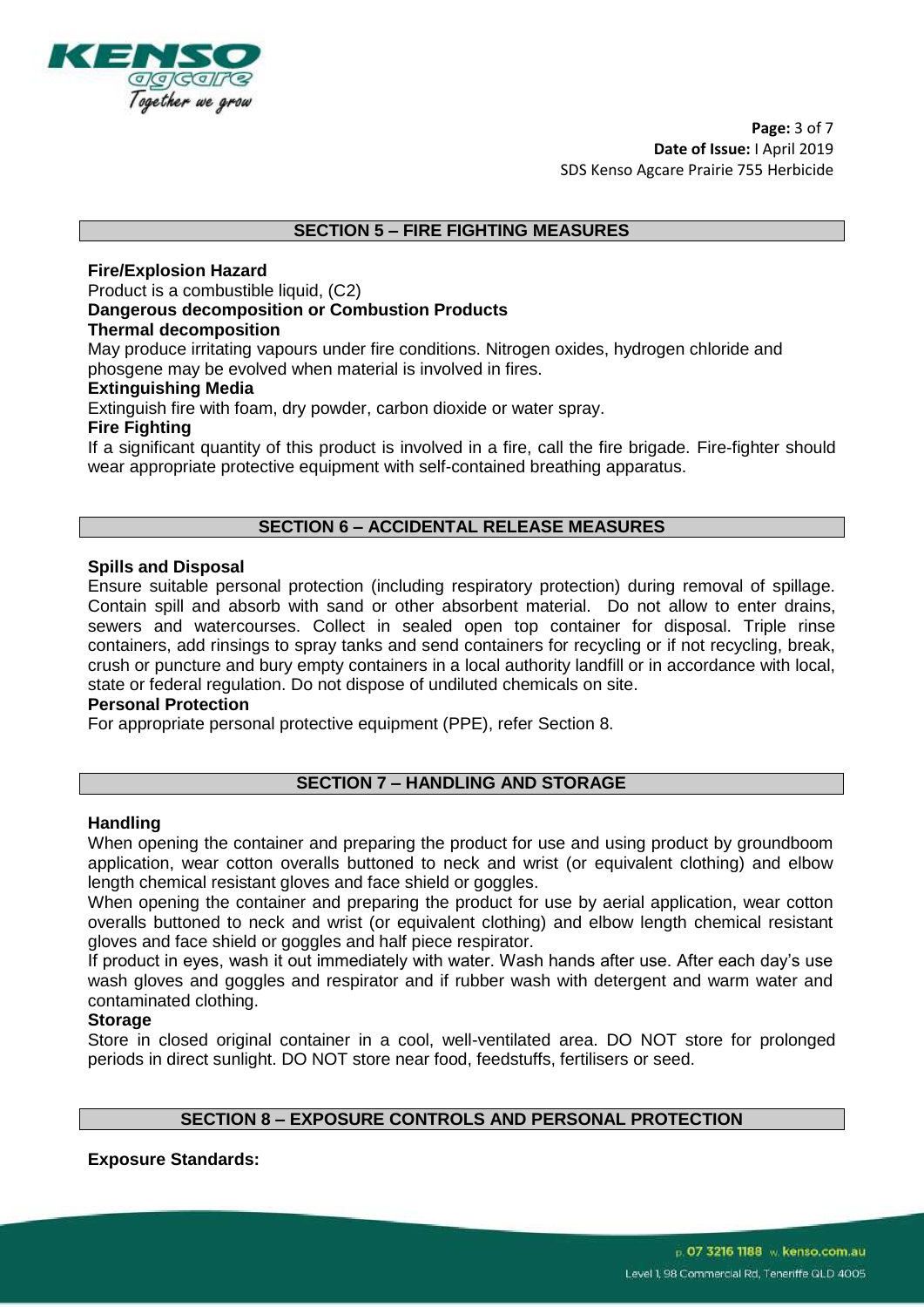

None establish for formulated product.

| Ingredient     | TWA mg/m <sup>3</sup> |
|----------------|-----------------------|
| Triclopyr acid |                       |

The Acceptable Daily Intake (ADI) for Triclopyr is set at 0.005 mg/kg/day. Corresponding No Observable Effect Level (NOEL) is set at 0.5 mg/kg/day. Values taken from Australia ADI List, March 2016.

#### **Engineering Controls:**

Well ventilated area. If natural ventilation is inadequate, use of a fan is recommended. Keep containers closed when not in use.

#### **Personal Protection:**

Harmful if swallowed. May irritate the nose and throat. Will irritate the eyes and skin. Repeat exposure may cause allergic disorders. Avoid contact with eyes and skin. When opening the container and preparing the product for use and using product by groundboom application, wear cotton overalls buttoned to neck and wrist (or equivalent clothing) and elbow length chemical resistant gloves and face shield or goggles.

When opening the container and preparing the product for use by aerial application, wear cotton overalls buttoned to neck and wrist (or equivalent clothing) and elbow length chemical resistant gloves and face shield or goggles and half piece respirator.

If product in eyes, wash it out immediately with water. Wash hands after use. After each day's use wash gloves and goggles and respirator and if rubber wash with detergent and warm water and contaminated clothing.

#### **SECTION 9 – PHYSICAL AND CHEMICAL PROPERTIES**

**Form:** Liquid **Colour:** Amber **Boiling point (°C):**  $>200$ °C **Vapour Pressure:** Not available **Flashpoint:** >100°C **Specific Gravity:** 1.26 + 0.01 **Solubility Emulsify in water** 

**Odour:** Aromatic hydrocarbon odour **Flammability:** Combustible Liquid, (C2)

#### **SECTION 10 – STABILITY AND REACTIVITY**

#### **Reactivity**

This product is stable under normal storage conditions.

#### **Conditions to Avoid**

Store in closed original container in a cool, well-ventilated area. DO NOT store for prolonged periods in direct sunlight.

DO NOT store near food, feedstuffs, fertilisers or seed.

#### **Incompatibilities**

Strong acid, strong bases and strong oxidising agent.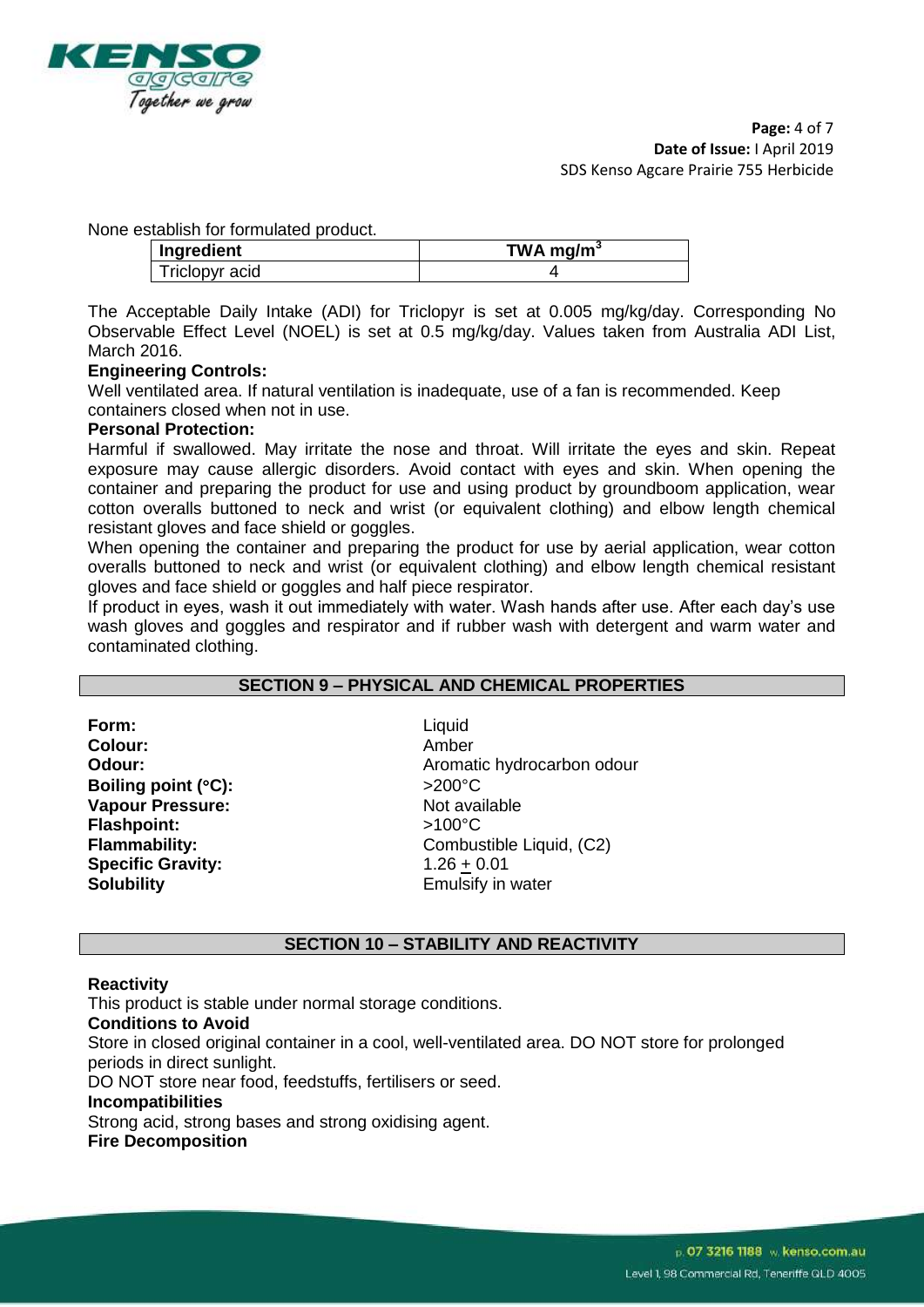

**Page:** 5 of 7 **Date of Issue:** I April 2019 SDS Kenso Agcare Prairie 755 Herbicide

Nitrogen oxides, hydrogen chloride and phosgene may be evolved when material is involved in fires.

#### **Polymerisation**

Hazardous polymerisation is not possible.

#### **SECTION 11 – TOXICOLOGICAL INFORMATION**

#### **Toxicity data**

**Acute Toxicity – Oral**   $LD_{50}$  (rat): 803 mg/kg for triclopyr butoxyethyl ester **Acute Toxicity – Dermal**   $LD_{50}$  (rabbit): >2000 mg/kg for triclopyr butoxyethyl ester **Acute Toxicity – Inhalation**  $LC_{50}$  (rat) (4hr): >4.8 mg/l for triclopyr butoxyethyl ester **Skin irritation:** Skin contact causes moderate irritation with redness, drying or flaking of skin. **Eye irritation:** IRRITANT

**Sensitization: Potential contact allergen in mice** 

#### **Potential Health Effects**

#### **Health Effects**

Harmful if swallowed. May irritate the nose and throat. Will irritate the eyes and skin. Repeat exposure may cause allergic disorders.

- *Acute:* Irritating to respiratory system, although unlikely to cause anything more than mild transient comfort.
	- **Skin contact:** Cause irritation. Will have degreasing action on the skin. Repeated or prolonged skin contact may lead to irritant contact dermatitis.
	- **Eye contact:** Cause irritation. Symptoms including stinging, reddening of eyes and watering which may become copious. Symptoms should disappeared once exposure ceased. Lengthy exposure or delay treatment may cause permanent damage.
	- **Swallowed:** The material is moderately discomforting to the gastro-intestinal tract and may be harmful if swallowed in large quantity. If liquid enters lungs may cause lung damage due to chemical pneumonia, a condition caused by solvents.

#### *Chronic:*

In extreme cases the solvent present may adversely affect liver and kidney.

#### **Reproductive Toxicity**

Triclopyr has been toxic to fetus in laboratory animals at doses toxic to the mother. Did not cause birth defects in laboratory animals.

**Mutagenicity**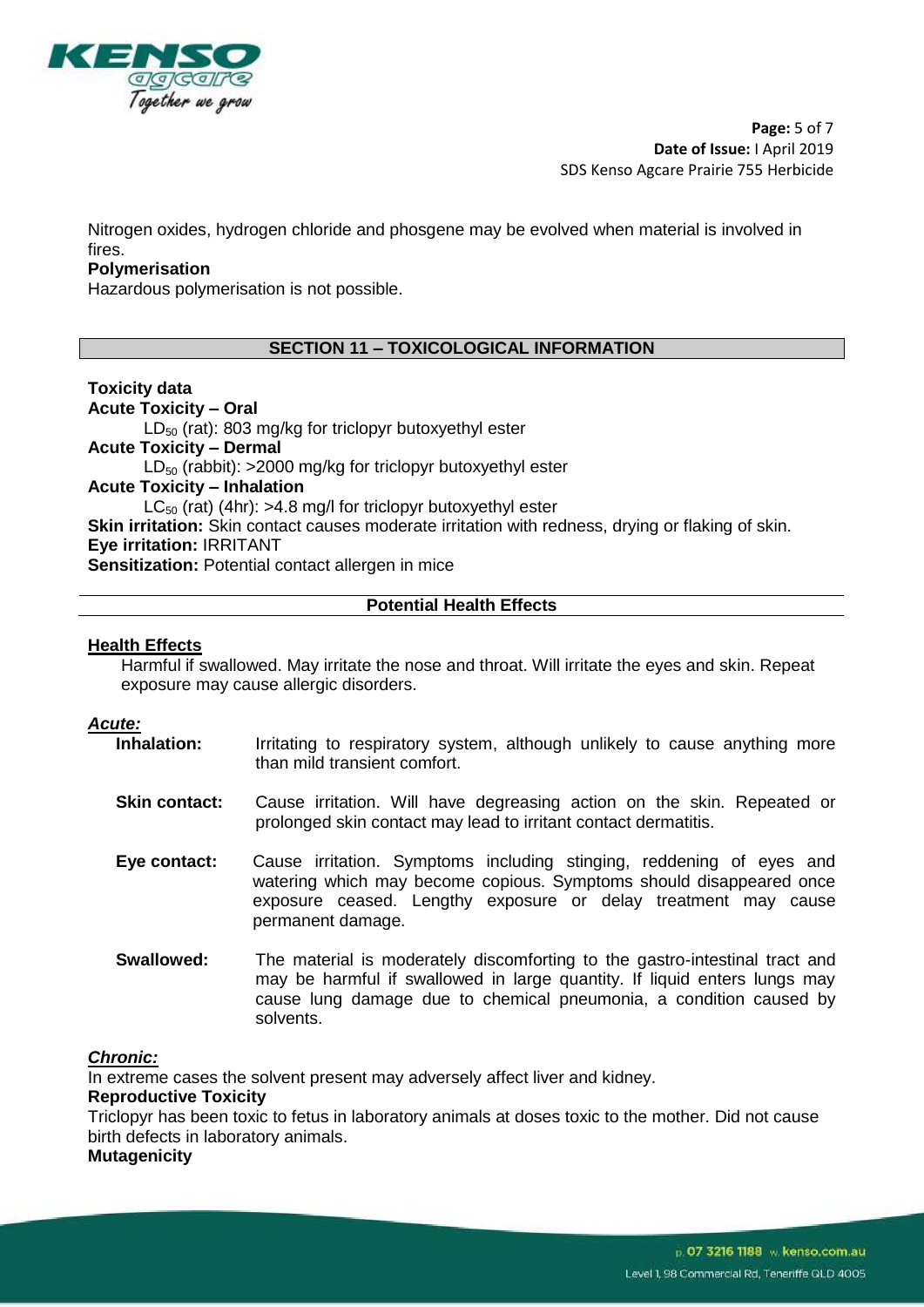

**Page:** 6 of 7 **Date of Issue:** I April 2019 SDS Kenso Agcare Prairie 755 Herbicide

Data indicates no mutagenic effects. In vitro genetic toxicity and animal genetic toxicity both shown negative result.

#### **Carcinogenicity**

Triclopyr has been assessed in animals and some data exists that triclopyr is a substance which causes some concern for humans owing to possible carcinogenic effects from long term exposure, but in respect of which the available information is not adequate for making a satisfactory assessment.

#### **Other Information**

The Australian Acceptable Daily Intake (ADI) for triclopyr is set at 0.005 mg/kg/day with corresponding NOEL is set at 0.5 mg/kg/day

#### **SECTION 12 – ECOLOGICAL INFORMATION**

Very toxic to aquatic life with long lasting effects.

#### **Ecotoxicity data**

#### **Acute Toxicity – Fish**

The following is data for the active ingredient, triclopyr as the butoxyethyl ester.

 $LC_{50}$  (96 hr) for the most sensitive species tested is 0.31 mg/l.

**Acute Toxicity – Daphnia**  $EC_{50}$  (48 hr) for daphnia is 0.66 mg/l for triclopyr butoxyethyl ester. **Acute Toxicity – Algae**  $LC_{50}$  (48hr) for algae is 0.193 mg/l.

### **Acute Toxicity – Other Organisms**

Bees: Not toxic to bees.  $LD_{50} > 100$  µg/bee.  $LD_{50}$  for bobwhite quail is 735 mg/kg for triclopyr butoxyethyl ester

#### **ENVIRONMENTAL FATE**

Spray drift can cause damage, read the label for more information. Do not contaminate dams, waterways or sewers with this product or the containers which have held this product.

Triclopyr butoxyethyl ester is rapidly hydrolysed to triclopyr acid in soil and water. Moderate potential for bioaccumulation.

#### **SECTION 13 – DISPOSAL CONSIDERATIONS**

**Disposal:** Instructions concerning the disposal of this product and its containers are given on the product label. These should be carefully followed.

#### **SECTION 14 – TRANSPORT INFORMATION**

| Transport |
|-----------|
|-----------|

Considered non dangerous for road and rail transport (in packaging) by the Australian Code for the Transport of Dangerous Goods by Road and Rail. Ref: ADG7; SP No. AU01.

**UN Number (Sea Transport):** 3082 **IMO Class/Packing Group:** Class 9; Packing Group III